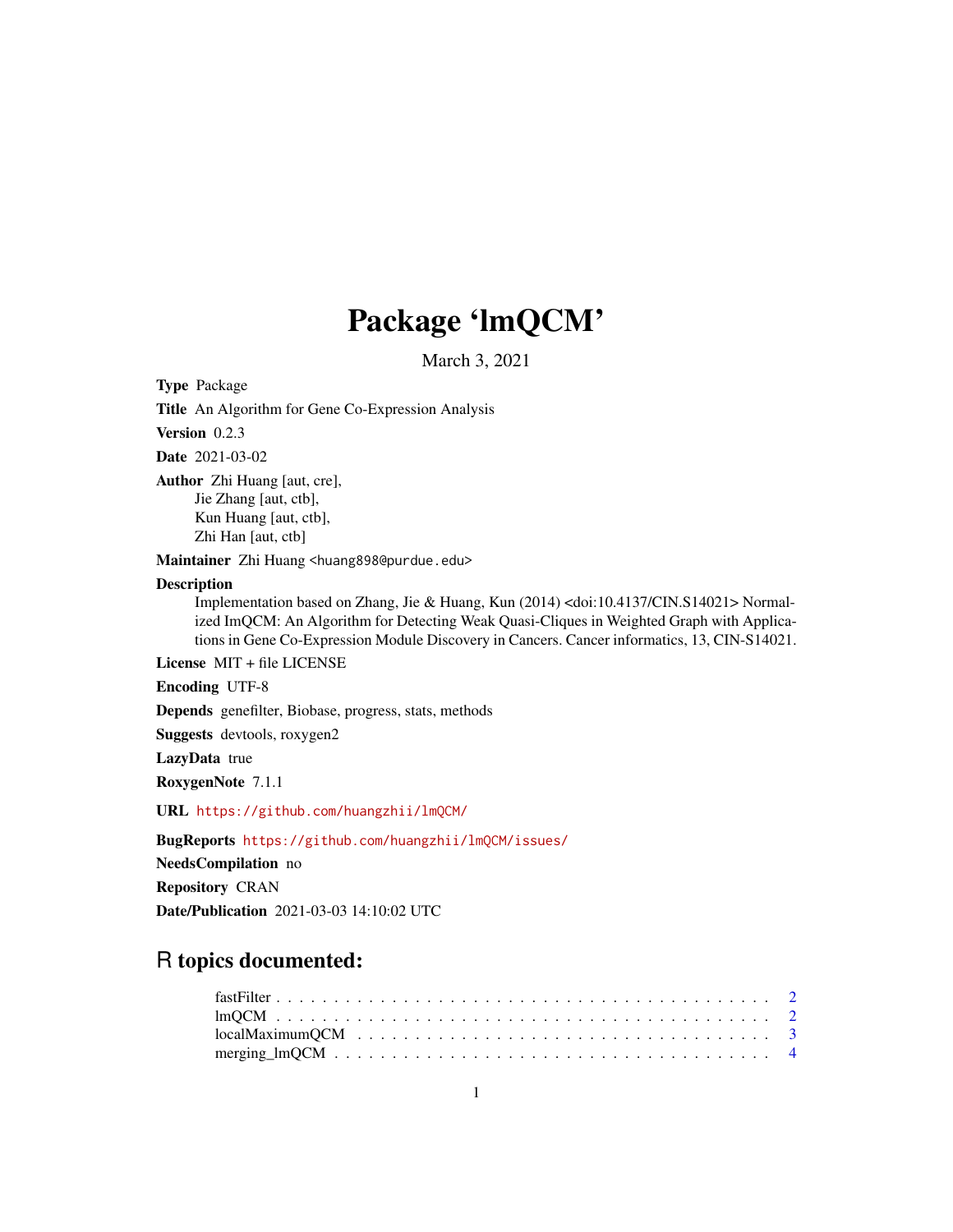#### <span id="page-1-0"></span>**Index** [5](#page-4-0). The second state of the second state of the second state of the second state of the second state of the second state of the second state of the second state of the second state of the second state of the second

#### fastFilter *fastFilter: Subroutine for filtering expression matrix*

#### Description

Author: Zhi Huang

#### Usage

```
fastFilter(
  RNA,
  lowest_percentile_mean = 0.2,
 lowest_percentile_variance = 0.2,
  var.func = "var"
)
```
#### Arguments

| <b>RNA</b>             | an expression matrix (rows: genes; columns: samples) |  |
|------------------------|------------------------------------------------------|--|
| lowest_percentile_mean |                                                      |  |
|                        | a float value range 0-1                              |  |
|                        | lowest_percentile_variance                           |  |
|                        | a float value range 0-1                              |  |
| var.func               | specify variance function                            |  |

#### Value

An filtered expression matrix

lmQCM *lmQCM: Main Routine for Gene Co-expression Analysis*

#### Description

Author: Zhi Huang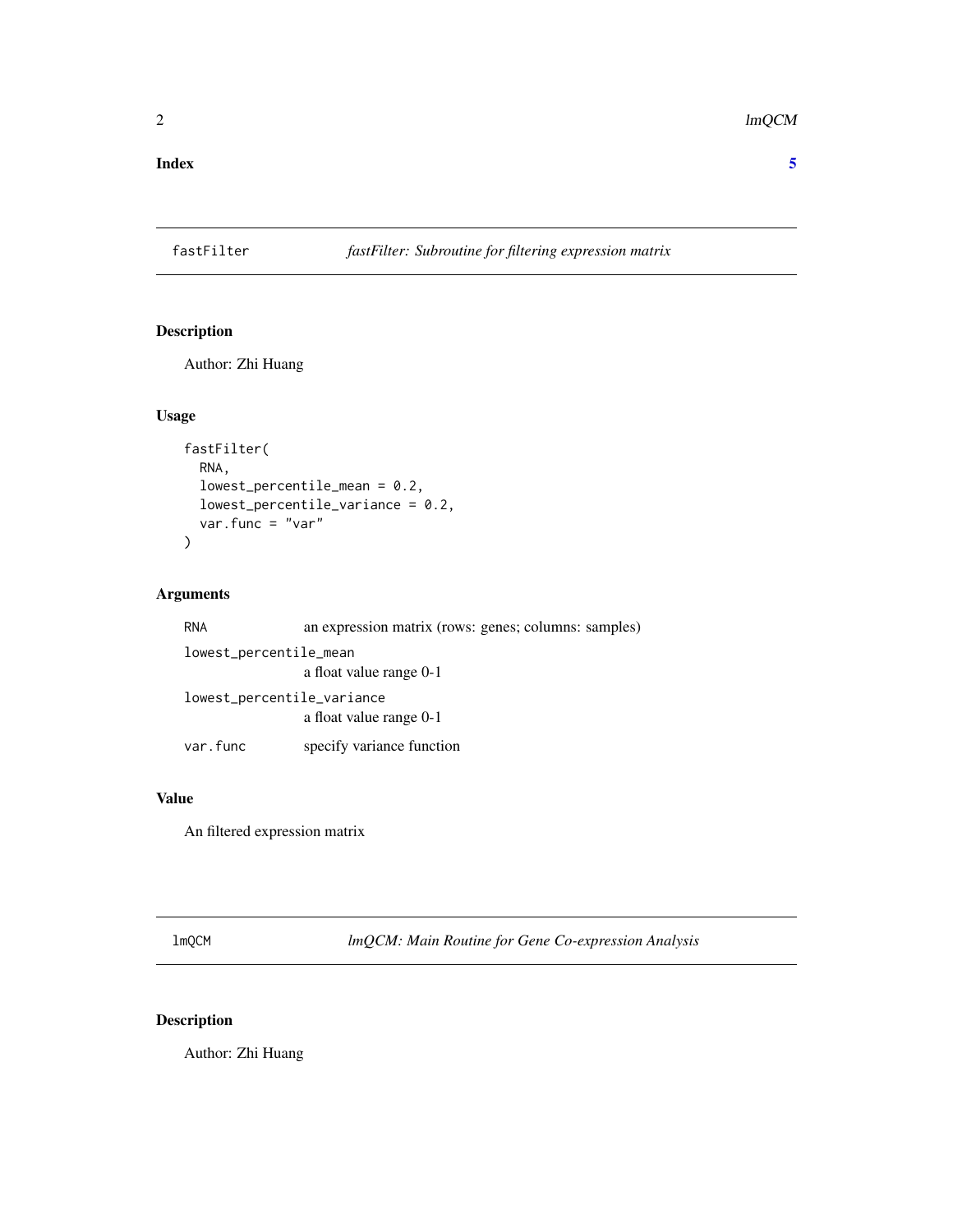#### <span id="page-2-0"></span>localMaximumQCM 3

#### Usage

```
lmQCM(
  data_in,
  gamma = 0.55,
  t = 1,lambda = 1,
  beta = 0.4,
 minClusterSize = 10,
 CCmethod = "pearson",
  normalization = F
\mathcal{L}
```
#### Arguments

| data_in       | real-valued expression matrix with rownames indicating gene ID or gene symbol                             |
|---------------|-----------------------------------------------------------------------------------------------------------|
| gamma         | gamma value (default = $0.55$ )                                                                           |
| t             | t value (default $= 1$ )                                                                                  |
| lambda        | lambda value (default $= 1$ )                                                                             |
| beta          | beta value (default $= 0.4$ )                                                                             |
|               | minClusterSize minimum length of cluster to retain (default = $10$ )                                      |
| CCmethod      | Methods for correlation coefficient calculation (default = "pearson"). Users can<br>also pick "spearman". |
| normalization | Determine if normalization is needed on massive correlation coefficient matrix.                           |

#### Value

QCMObject - An S4 Class with lmQCM results

#### Examples

```
library(lmQCM)
library(Biobase)
data(sample.ExpressionSet)
data = assayData(sample.ExpressionSet)$exprs
data = fastFilter(data, 0.2, 0.2)
lmQCM(data)
```
localMaximumQCM *localMaximumQCM: Subroutine for Creating Gene Clusters*

#### Description

Author: Zhi Huang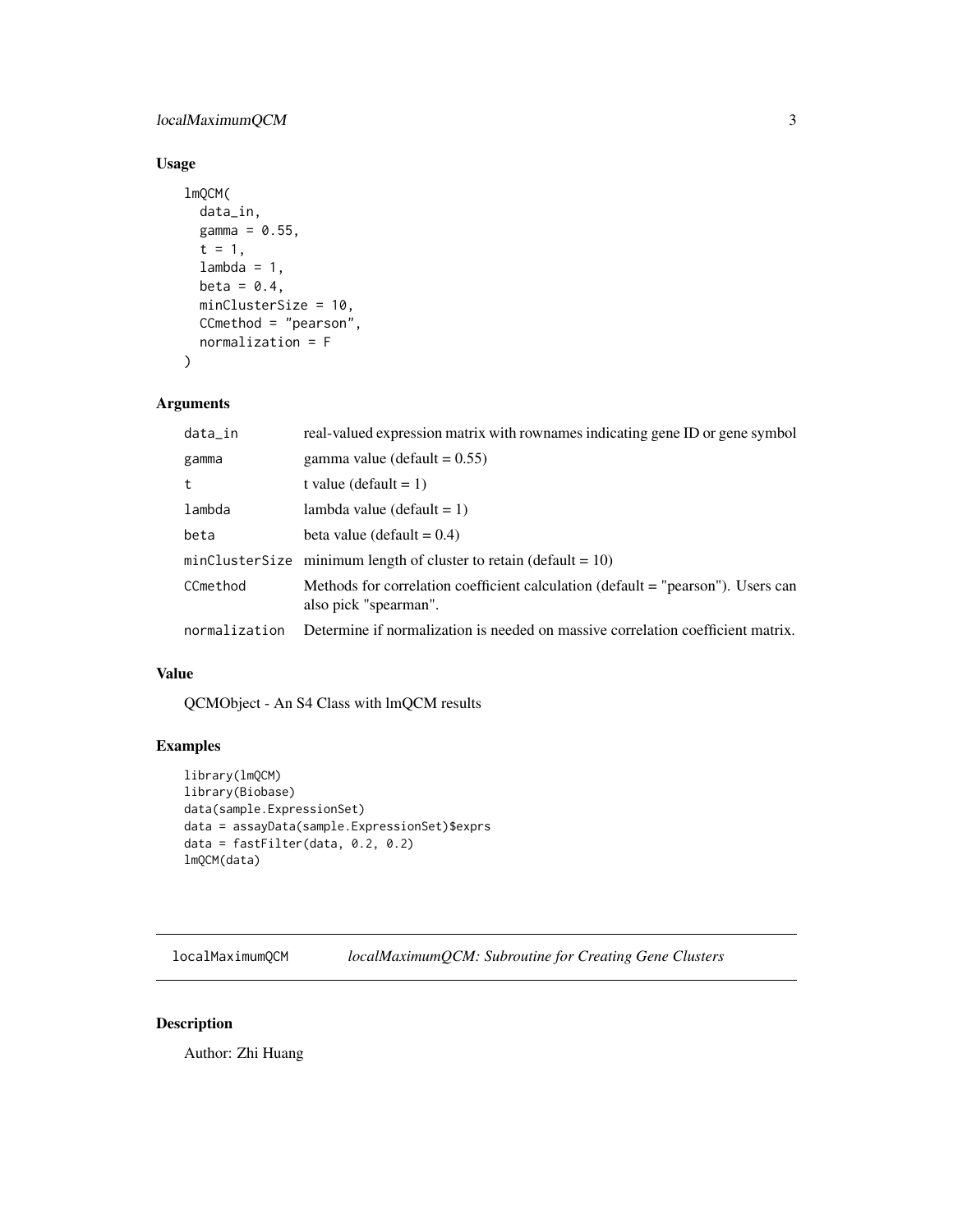#### <span id="page-3-0"></span>Usage

 $localMaximumQCM(CAatrix, gamma = 0.55, t = 1, lambda = 1)$ 

#### Arguments

| cMatrix | a correlation matirx            |
|---------|---------------------------------|
| gamma   | gamma value (default $= 0.55$ ) |
| t.      | t value (default = 1)           |
| lambda  | lambda value (default $= 1$ )   |

#### Value

An unmerged clusters group 'C'

merging\_lmQCM *merging\_lmQCM: Subroutine for Merging Gene Clusters*

#### Description

Author: Zhi Huang

#### Usage

```
merging\_lmQCM(C, beta = 0.4, minClusterSize = 10)
```
#### Arguments

| C    | Resulting clusters                                                   |
|------|----------------------------------------------------------------------|
| beta | beta value (default $= 0.4$ )                                        |
|      | minClusterSize minimum length of cluster to retain (default = $10$ ) |

#### Value

mergedCluster - An merged clusters group